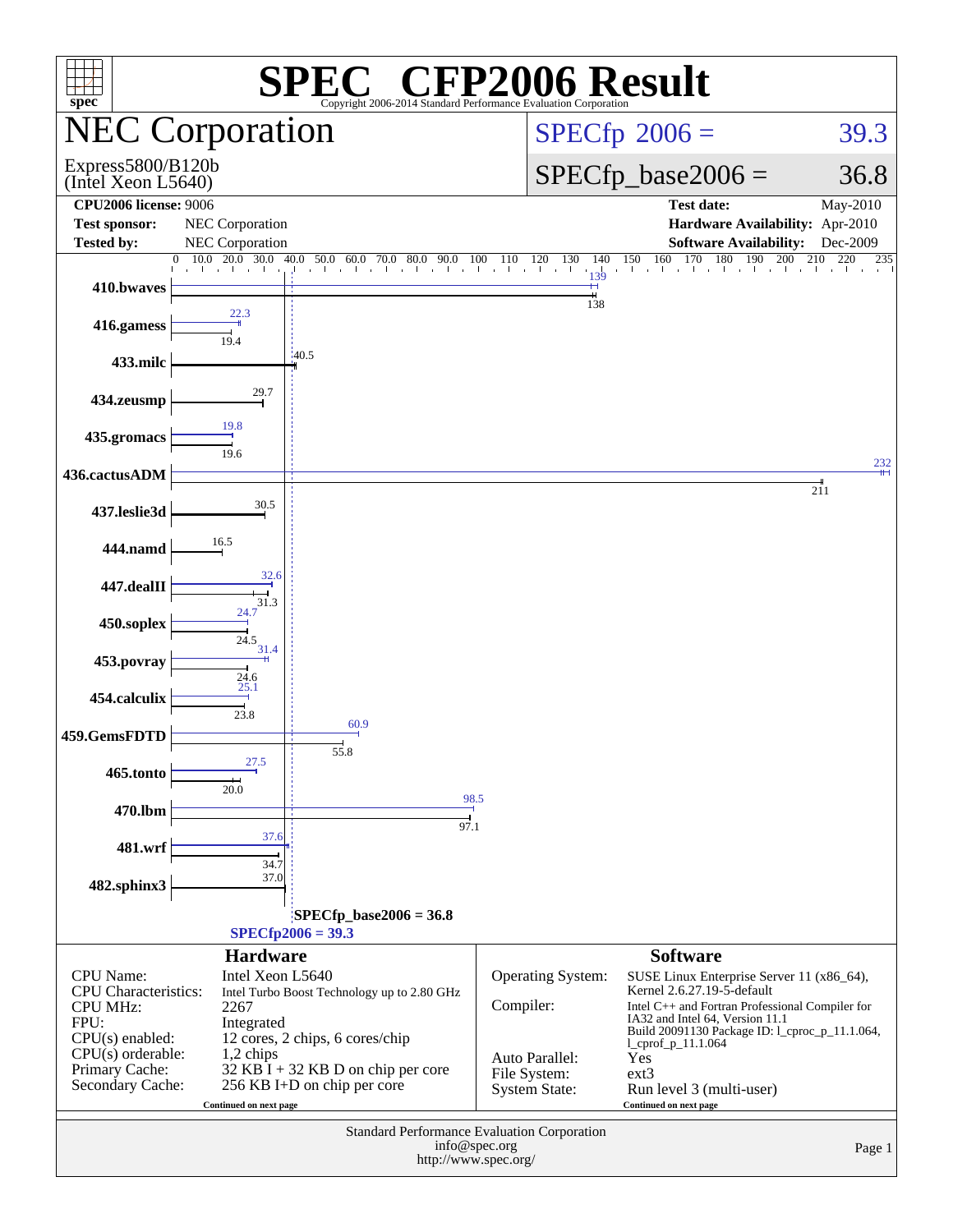

## NEC Corporation

#### (Intel Xeon L5640) Express5800/B120b

### $SPECfp2006 = 39.3$  $SPECfp2006 = 39.3$

#### $SPECfp\_base2006 = 36.8$

| <b>CPU2006 license: 9006</b>                                               |                                                                                                                        |                                                            | <b>Test date:</b><br>May-2010             |  |
|----------------------------------------------------------------------------|------------------------------------------------------------------------------------------------------------------------|------------------------------------------------------------|-------------------------------------------|--|
| <b>Test sponsor:</b>                                                       | NEC Corporation                                                                                                        | <b>Hardware Availability:</b> Apr-2010                     |                                           |  |
| <b>Tested by:</b>                                                          | NEC Corporation                                                                                                        |                                                            | <b>Software Availability:</b><br>Dec-2009 |  |
| L3 Cache:<br>Other Cache:<br>Memory:<br>Disk Subsystem:<br>Other Hardware: | 12 MB I+D on chip per chip<br>None<br>48 GB (6 x 8 GB PC3-10600R, 2 rank, CL9, ECC)<br>1x160 GB SATA, 7200 RPM<br>None | <b>Base Pointers:</b><br>Peak Pointers:<br>Other Software: | $64$ -bit<br>$32/64$ -bit<br>None         |  |

**[Results Table](http://www.spec.org/auto/cpu2006/Docs/result-fields.html#ResultsTable)**

| Results Table    |                                                                                                          |       |                |       |                |       |                |              |                |              |                |              |
|------------------|----------------------------------------------------------------------------------------------------------|-------|----------------|-------|----------------|-------|----------------|--------------|----------------|--------------|----------------|--------------|
|                  | <b>Base</b>                                                                                              |       |                |       | <b>Peak</b>    |       |                |              |                |              |                |              |
| <b>Benchmark</b> | <b>Seconds</b>                                                                                           | Ratio | <b>Seconds</b> | Ratio | <b>Seconds</b> | Ratio | <b>Seconds</b> | <b>Ratio</b> | <b>Seconds</b> | <b>Ratio</b> | <b>Seconds</b> | <b>Ratio</b> |
| 410.bwaves       | 99.1                                                                                                     | 137   | 98.3           | 138   | 98.3           | 138   | 97.9           | 139          | 99.5           | 137          | 97.9           | 139          |
| 416.gamess       | 1012                                                                                                     | 19.4  | 1014           | 19.3  | 1009           | 19.4  | 901            | 21.7         | 874            | 22.4         | 876            | 22.3         |
| $433$ .milc      | 227                                                                                                      | 40.5  | 229            | 40.0  | 227            | 40.5  | 227            | 40.5         | 229            | 40.0         | 227            | 40.5         |
| 434.zeusmp       | 306                                                                                                      | 29.7  | 306            | 29.7  | 307            | 29.7  | 306            | 29.7         | 306            | 29.7         | 307            | 29.7         |
| 435.gromacs      | 364                                                                                                      | 19.6  | 363            | 19.7  | 364            | 19.6  | 360            | 19.8         | 361            | <b>19.8</b>  | 362            | 19.7         |
| 436.cactusADM    | 56.3                                                                                                     | 212   | 56.5           | 211   | 56.5           | 211   | 51.5           | 232          | 51.7           | 231          | 51.1           | 234          |
| 437.leslie3d     | 309                                                                                                      | 30.4  | 308            | 30.5  | 309            | 30.5  | 309            | 30.4         | 308            | 30.5         | 309            | <b>30.5</b>  |
| 444.namd         | 486                                                                                                      | 16.5  | 485            | 16.5  | 485            | 16.5  | 486            | 16.5         | 485            | 16.5         | 485            | 16.5         |
| 447.dealII       | 429                                                                                                      | 26.7  | 366            | 31.3  | 365            | 31.4  | 352            | 32.5         | 349            | 32.8         | 351            | 32.6         |
| $450$ .soplex    | 342                                                                                                      | 24.4  | 341            | 24.5  | 338            | 24.7  | 337            | 24.7         | 339            | 24.6         | 337            | 24.7         |
| 453.povray       | 217                                                                                                      | 24.5  | 214            | 24.9  | 216            | 24.6  | 175            | 30.4         | <b>170</b>     | 31.4         | 169            | 31.4         |
| 454.calculix     | 350                                                                                                      | 23.6  | 347            | 23.8  | 347            | 23.8  | 330            | 25.0         | 329            | 25.1         | <u>329</u>     | 25.1         |
| 459.GemsFDTD     | 190                                                                                                      | 55.8  | 190            | 55.8  | 190            | 55.7  | 174            | 61.0         | 174            | 60.9         | 174            | 60.8         |
| $465$ .tonto     | 439                                                                                                      | 22.4  | 492            | 20.0  | 493            | 19.9  | 358            | 27.5         | 356            | 27.7         | 358            | 27.5         |
| 470.1bm          | 141                                                                                                      | 97.2  | 142            | 97.1  | 142            | 97.0  | 140            | 98.5         | <b>140</b>     | 98.5         | 140            | 98.3         |
| 481.wrf          | 322                                                                                                      | 34.7  | 321            | 34.7  | 320            | 34.9  | 297            | 37.6         | 297            | 37.6         | 292            | 38.3         |
| 482.sphinx3      | 524                                                                                                      | 37.2  | 531            | 36.7  | 526            | 37.0  | 524            | 37.2         | 531            | 36.7         | 526            | 37.0         |
|                  | Results appear in the order in which they were run. Bold underlined text indicates a median measurement. |       |                |       |                |       |                |              |                |              |                |              |

#### **[Operating System Notes](http://www.spec.org/auto/cpu2006/Docs/result-fields.html#OperatingSystemNotes)**

'ulimit -s unlimited' was used to set the stacksize to unlimited prior to run

#### **[Platform Notes](http://www.spec.org/auto/cpu2006/Docs/result-fields.html#PlatformNotes)**

 BIOS setting: Hyper-Threading Technology : Disabled

#### **[General Notes](http://www.spec.org/auto/cpu2006/Docs/result-fields.html#GeneralNotes)**

 OMP\_NUM\_THREADS set to number of cores KMP\_AFFINITY set to granularity=fine,scatter KMP\_STACKSIZE set to 200M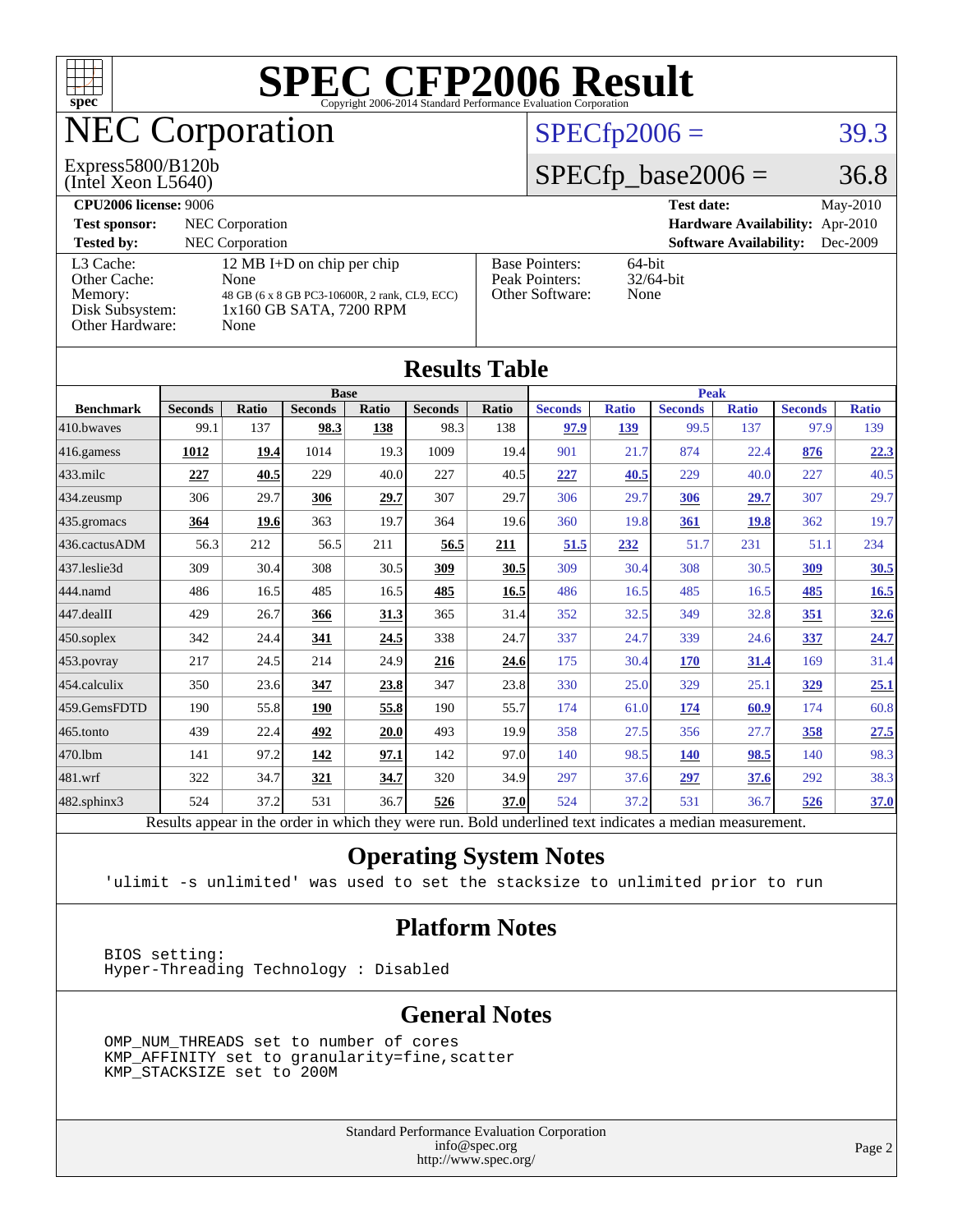

### NEC Corporation

 $SPECTp2006 = 39.3$ 

(Intel Xeon L5640) Express5800/B120b  $SPECTp\_base2006 = 36.8$ 

**[Test sponsor:](http://www.spec.org/auto/cpu2006/Docs/result-fields.html#Testsponsor)** NEC Corporation **[Hardware Availability:](http://www.spec.org/auto/cpu2006/Docs/result-fields.html#HardwareAvailability)** Apr-2010

**[CPU2006 license:](http://www.spec.org/auto/cpu2006/Docs/result-fields.html#CPU2006license)** 9006 **[Test date:](http://www.spec.org/auto/cpu2006/Docs/result-fields.html#Testdate)** May-2010 **[Tested by:](http://www.spec.org/auto/cpu2006/Docs/result-fields.html#Testedby)** NEC Corporation **[Software Availability:](http://www.spec.org/auto/cpu2006/Docs/result-fields.html#SoftwareAvailability)** Dec-2009

#### **[Base Compiler Invocation](http://www.spec.org/auto/cpu2006/Docs/result-fields.html#BaseCompilerInvocation)**

[C benchmarks](http://www.spec.org/auto/cpu2006/Docs/result-fields.html#Cbenchmarks): icc  $-m64$ 

[C++ benchmarks:](http://www.spec.org/auto/cpu2006/Docs/result-fields.html#CXXbenchmarks) [icpc -m64](http://www.spec.org/cpu2006/results/res2010q3/cpu2006-20100704-12166.flags.html#user_CXXbase_intel_icpc_64bit_bedb90c1146cab66620883ef4f41a67e)

[Fortran benchmarks](http://www.spec.org/auto/cpu2006/Docs/result-fields.html#Fortranbenchmarks): [ifort -m64](http://www.spec.org/cpu2006/results/res2010q3/cpu2006-20100704-12166.flags.html#user_FCbase_intel_ifort_64bit_ee9d0fb25645d0210d97eb0527dcc06e)

[Benchmarks using both Fortran and C](http://www.spec.org/auto/cpu2006/Docs/result-fields.html#BenchmarksusingbothFortranandC): [icc -m64](http://www.spec.org/cpu2006/results/res2010q3/cpu2006-20100704-12166.flags.html#user_CC_FCbase_intel_icc_64bit_0b7121f5ab7cfabee23d88897260401c) [ifort -m64](http://www.spec.org/cpu2006/results/res2010q3/cpu2006-20100704-12166.flags.html#user_CC_FCbase_intel_ifort_64bit_ee9d0fb25645d0210d97eb0527dcc06e)

#### **[Base Portability Flags](http://www.spec.org/auto/cpu2006/Docs/result-fields.html#BasePortabilityFlags)**

| 410.bwaves: -DSPEC CPU LP64                 |                                                                |
|---------------------------------------------|----------------------------------------------------------------|
| 416.gamess: - DSPEC_CPU_LP64                |                                                                |
| 433.milc: -DSPEC CPU LP64                   |                                                                |
| 434.zeusmp: -DSPEC_CPU_LP64                 |                                                                |
| 435.gromacs: -DSPEC_CPU_LP64 -nofor_main    |                                                                |
| 436.cactusADM: -DSPEC CPU LP64 -nofor main  |                                                                |
| 437.leslie3d: -DSPEC CPU LP64               |                                                                |
| 444.namd: - DSPEC_CPU_LP64                  |                                                                |
| 447.dealII: -DSPEC CPU LP64                 |                                                                |
| 450.soplex: -DSPEC_CPU_LP64                 |                                                                |
| 453.povray: -DSPEC_CPU_LP64                 |                                                                |
| 454.calculix: - DSPEC CPU LP64 - nofor main |                                                                |
| 459.GemsFDTD: -DSPEC_CPU LP64               |                                                                |
| 465.tonto: - DSPEC_CPU LP64                 |                                                                |
| 470.1bm: - DSPEC CPU LP64                   |                                                                |
|                                             | 481.wrf: -DSPEC_CPU_LP64 -DSPEC_CPU_CASE_FLAG -DSPEC_CPU_LINUX |
| 482.sphinx3: -DSPEC_CPU_LP64                |                                                                |
|                                             |                                                                |

#### **[Base Optimization Flags](http://www.spec.org/auto/cpu2006/Docs/result-fields.html#BaseOptimizationFlags)**

[C benchmarks](http://www.spec.org/auto/cpu2006/Docs/result-fields.html#Cbenchmarks): [-xSSE4.2](http://www.spec.org/cpu2006/results/res2010q3/cpu2006-20100704-12166.flags.html#user_CCbase_f-xSSE42_f91528193cf0b216347adb8b939d4107) [-ipo](http://www.spec.org/cpu2006/results/res2010q3/cpu2006-20100704-12166.flags.html#user_CCbase_f-ipo) [-O3](http://www.spec.org/cpu2006/results/res2010q3/cpu2006-20100704-12166.flags.html#user_CCbase_f-O3) [-no-prec-div](http://www.spec.org/cpu2006/results/res2010q3/cpu2006-20100704-12166.flags.html#user_CCbase_f-no-prec-div) [-static](http://www.spec.org/cpu2006/results/res2010q3/cpu2006-20100704-12166.flags.html#user_CCbase_f-static) [-parallel](http://www.spec.org/cpu2006/results/res2010q3/cpu2006-20100704-12166.flags.html#user_CCbase_f-parallel) [-opt-prefetch](http://www.spec.org/cpu2006/results/res2010q3/cpu2006-20100704-12166.flags.html#user_CCbase_f-opt-prefetch) [C++ benchmarks:](http://www.spec.org/auto/cpu2006/Docs/result-fields.html#CXXbenchmarks) [-xSSE4.2](http://www.spec.org/cpu2006/results/res2010q3/cpu2006-20100704-12166.flags.html#user_CXXbase_f-xSSE42_f91528193cf0b216347adb8b939d4107) [-ipo](http://www.spec.org/cpu2006/results/res2010q3/cpu2006-20100704-12166.flags.html#user_CXXbase_f-ipo) [-O3](http://www.spec.org/cpu2006/results/res2010q3/cpu2006-20100704-12166.flags.html#user_CXXbase_f-O3) [-no-prec-div](http://www.spec.org/cpu2006/results/res2010q3/cpu2006-20100704-12166.flags.html#user_CXXbase_f-no-prec-div) [-static](http://www.spec.org/cpu2006/results/res2010q3/cpu2006-20100704-12166.flags.html#user_CXXbase_f-static) [-parallel](http://www.spec.org/cpu2006/results/res2010q3/cpu2006-20100704-12166.flags.html#user_CXXbase_f-parallel) [-opt-prefetch](http://www.spec.org/cpu2006/results/res2010q3/cpu2006-20100704-12166.flags.html#user_CXXbase_f-opt-prefetch) [Fortran benchmarks](http://www.spec.org/auto/cpu2006/Docs/result-fields.html#Fortranbenchmarks): [-xSSE4.2](http://www.spec.org/cpu2006/results/res2010q3/cpu2006-20100704-12166.flags.html#user_FCbase_f-xSSE42_f91528193cf0b216347adb8b939d4107) [-ipo](http://www.spec.org/cpu2006/results/res2010q3/cpu2006-20100704-12166.flags.html#user_FCbase_f-ipo) [-O3](http://www.spec.org/cpu2006/results/res2010q3/cpu2006-20100704-12166.flags.html#user_FCbase_f-O3) [-no-prec-div](http://www.spec.org/cpu2006/results/res2010q3/cpu2006-20100704-12166.flags.html#user_FCbase_f-no-prec-div) [-static](http://www.spec.org/cpu2006/results/res2010q3/cpu2006-20100704-12166.flags.html#user_FCbase_f-static) [-parallel](http://www.spec.org/cpu2006/results/res2010q3/cpu2006-20100704-12166.flags.html#user_FCbase_f-parallel) [-opt-prefetch](http://www.spec.org/cpu2006/results/res2010q3/cpu2006-20100704-12166.flags.html#user_FCbase_f-opt-prefetch) [Benchmarks using both Fortran and C](http://www.spec.org/auto/cpu2006/Docs/result-fields.html#BenchmarksusingbothFortranandC): [-xSSE4.2](http://www.spec.org/cpu2006/results/res2010q3/cpu2006-20100704-12166.flags.html#user_CC_FCbase_f-xSSE42_f91528193cf0b216347adb8b939d4107) [-ipo](http://www.spec.org/cpu2006/results/res2010q3/cpu2006-20100704-12166.flags.html#user_CC_FCbase_f-ipo) [-O3](http://www.spec.org/cpu2006/results/res2010q3/cpu2006-20100704-12166.flags.html#user_CC_FCbase_f-O3) [-no-prec-div](http://www.spec.org/cpu2006/results/res2010q3/cpu2006-20100704-12166.flags.html#user_CC_FCbase_f-no-prec-div) [-static](http://www.spec.org/cpu2006/results/res2010q3/cpu2006-20100704-12166.flags.html#user_CC_FCbase_f-static) [-parallel](http://www.spec.org/cpu2006/results/res2010q3/cpu2006-20100704-12166.flags.html#user_CC_FCbase_f-parallel) [-opt-prefetch](http://www.spec.org/cpu2006/results/res2010q3/cpu2006-20100704-12166.flags.html#user_CC_FCbase_f-opt-prefetch)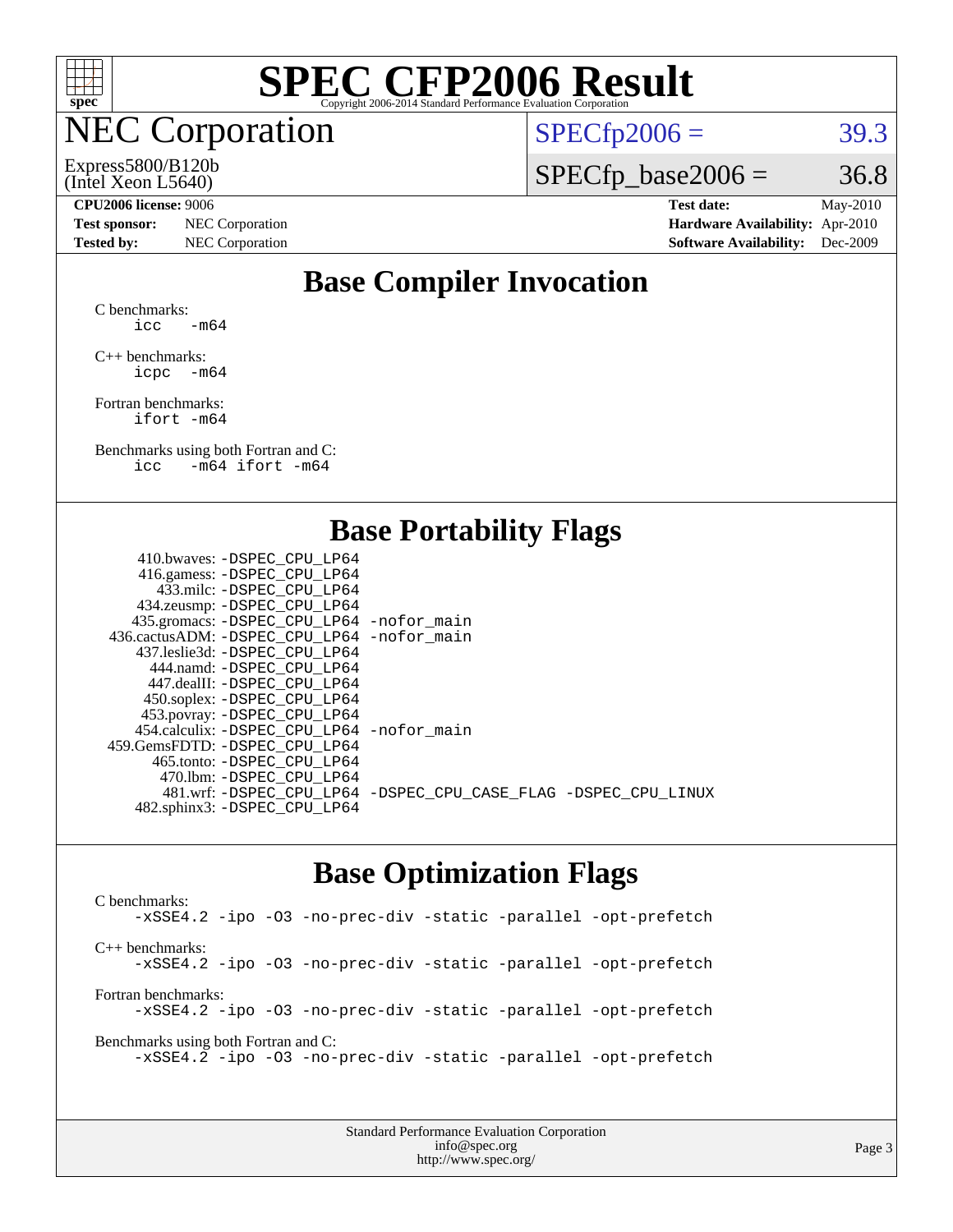

**EC Corporation** 

Express5800/B120b

 $SPECTp2006 = 39.3$ 

(Intel Xeon L5640)

#### **[CPU2006 license:](http://www.spec.org/auto/cpu2006/Docs/result-fields.html#CPU2006license)** 9006 **[Test date:](http://www.spec.org/auto/cpu2006/Docs/result-fields.html#Testdate)** May-2010

**[Test sponsor:](http://www.spec.org/auto/cpu2006/Docs/result-fields.html#Testsponsor)** NEC Corporation **[Hardware Availability:](http://www.spec.org/auto/cpu2006/Docs/result-fields.html#HardwareAvailability)** Apr-2010

 $SPECTp\_base2006 = 36.8$ 

**[Tested by:](http://www.spec.org/auto/cpu2006/Docs/result-fields.html#Testedby)** NEC Corporation **[Software Availability:](http://www.spec.org/auto/cpu2006/Docs/result-fields.html#SoftwareAvailability)** Dec-2009

### **[Peak Compiler Invocation](http://www.spec.org/auto/cpu2006/Docs/result-fields.html#PeakCompilerInvocation)**

[C benchmarks](http://www.spec.org/auto/cpu2006/Docs/result-fields.html#Cbenchmarks):  $\text{icc}$   $-\text{m64}$ 

[C++ benchmarks:](http://www.spec.org/auto/cpu2006/Docs/result-fields.html#CXXbenchmarks) [icpc -m64](http://www.spec.org/cpu2006/results/res2010q3/cpu2006-20100704-12166.flags.html#user_CXXpeak_intel_icpc_64bit_bedb90c1146cab66620883ef4f41a67e)

[Fortran benchmarks](http://www.spec.org/auto/cpu2006/Docs/result-fields.html#Fortranbenchmarks): [ifort -m64](http://www.spec.org/cpu2006/results/res2010q3/cpu2006-20100704-12166.flags.html#user_FCpeak_intel_ifort_64bit_ee9d0fb25645d0210d97eb0527dcc06e)

[Benchmarks using both Fortran and C](http://www.spec.org/auto/cpu2006/Docs/result-fields.html#BenchmarksusingbothFortranandC): [icc -m64](http://www.spec.org/cpu2006/results/res2010q3/cpu2006-20100704-12166.flags.html#user_CC_FCpeak_intel_icc_64bit_0b7121f5ab7cfabee23d88897260401c) [ifort -m64](http://www.spec.org/cpu2006/results/res2010q3/cpu2006-20100704-12166.flags.html#user_CC_FCpeak_intel_ifort_64bit_ee9d0fb25645d0210d97eb0527dcc06e)

#### **[Peak Portability Flags](http://www.spec.org/auto/cpu2006/Docs/result-fields.html#PeakPortabilityFlags)**

Same as Base Portability Flags

### **[Peak Optimization Flags](http://www.spec.org/auto/cpu2006/Docs/result-fields.html#PeakOptimizationFlags)**

[C benchmarks](http://www.spec.org/auto/cpu2006/Docs/result-fields.html#Cbenchmarks):

433.milc: basepeak = yes

```
 470.lbm: -xSSE4.2(pass 2) -prof-gen(pass 1) -ipo(pass 2) -O3(pass 2)
-no-prec-div(pass 2) -static(pass 2) -prof-use(pass 2)
-parallel -ansi-alias -auto-ilp32
```
 $482$ .sphinx3: basepeak = yes

[C++ benchmarks:](http://www.spec.org/auto/cpu2006/Docs/result-fields.html#CXXbenchmarks)

 $444$ .namd: basepeak = yes 447.dealII: [-xSSE4.2](http://www.spec.org/cpu2006/results/res2010q3/cpu2006-20100704-12166.flags.html#user_peakPASS2_CXXFLAGSPASS2_LDFLAGS447_dealII_f-xSSE42_f91528193cf0b216347adb8b939d4107)(pass 2) [-prof-gen](http://www.spec.org/cpu2006/results/res2010q3/cpu2006-20100704-12166.flags.html#user_peakPASS1_CXXFLAGSPASS1_LDFLAGS447_dealII_prof_gen_e43856698f6ca7b7e442dfd80e94a8fc)(pass 1) [-ipo](http://www.spec.org/cpu2006/results/res2010q3/cpu2006-20100704-12166.flags.html#user_peakPASS2_CXXFLAGSPASS2_LDFLAGS447_dealII_f-ipo)(pass 2) [-O3](http://www.spec.org/cpu2006/results/res2010q3/cpu2006-20100704-12166.flags.html#user_peakPASS2_CXXFLAGSPASS2_LDFLAGS447_dealII_f-O3)(pass 2) [-no-prec-div](http://www.spec.org/cpu2006/results/res2010q3/cpu2006-20100704-12166.flags.html#user_peakPASS2_CXXFLAGSPASS2_LDFLAGS447_dealII_f-no-prec-div)(pass 2) [-static](http://www.spec.org/cpu2006/results/res2010q3/cpu2006-20100704-12166.flags.html#user_peakPASS2_CXXFLAGSPASS2_LDFLAGS447_dealII_f-static)(pass 2) [-prof-use](http://www.spec.org/cpu2006/results/res2010q3/cpu2006-20100704-12166.flags.html#user_peakPASS2_CXXFLAGSPASS2_LDFLAGS447_dealII_prof_use_bccf7792157ff70d64e32fe3e1250b55)(pass 2) [-unroll2](http://www.spec.org/cpu2006/results/res2010q3/cpu2006-20100704-12166.flags.html#user_peakOPTIMIZE447_dealII_f-unroll_784dae83bebfb236979b41d2422d7ec2) [-ansi-alias](http://www.spec.org/cpu2006/results/res2010q3/cpu2006-20100704-12166.flags.html#user_peakOPTIMIZE447_dealII_f-ansi-alias) [-scalar-rep-](http://www.spec.org/cpu2006/results/res2010q3/cpu2006-20100704-12166.flags.html#user_peakOPTIMIZE447_dealII_f-disablescalarrep_abbcad04450fb118e4809c81d83c8a1d) [-auto-ilp32](http://www.spec.org/cpu2006/results/res2010q3/cpu2006-20100704-12166.flags.html#user_peakCXXOPTIMIZE447_dealII_f-auto-ilp32) 450.soplex: [-xSSE4.2](http://www.spec.org/cpu2006/results/res2010q3/cpu2006-20100704-12166.flags.html#user_peakPASS2_CXXFLAGSPASS2_LDFLAGS450_soplex_f-xSSE42_f91528193cf0b216347adb8b939d4107)(pass 2) [-prof-gen](http://www.spec.org/cpu2006/results/res2010q3/cpu2006-20100704-12166.flags.html#user_peakPASS1_CXXFLAGSPASS1_LDFLAGS450_soplex_prof_gen_e43856698f6ca7b7e442dfd80e94a8fc)(pass 1) [-ipo](http://www.spec.org/cpu2006/results/res2010q3/cpu2006-20100704-12166.flags.html#user_peakPASS2_CXXFLAGSPASS2_LDFLAGS450_soplex_f-ipo)(pass 2) [-O3](http://www.spec.org/cpu2006/results/res2010q3/cpu2006-20100704-12166.flags.html#user_peakPASS2_CXXFLAGSPASS2_LDFLAGS450_soplex_f-O3)(pass 2) [-no-prec-div](http://www.spec.org/cpu2006/results/res2010q3/cpu2006-20100704-12166.flags.html#user_peakPASS2_CXXFLAGSPASS2_LDFLAGS450_soplex_f-no-prec-div)(pass 2) [-static](http://www.spec.org/cpu2006/results/res2010q3/cpu2006-20100704-12166.flags.html#user_peakPASS2_CXXFLAGSPASS2_LDFLAGS450_soplex_f-static)(pass 2) [-prof-use](http://www.spec.org/cpu2006/results/res2010q3/cpu2006-20100704-12166.flags.html#user_peakPASS2_CXXFLAGSPASS2_LDFLAGS450_soplex_prof_use_bccf7792157ff70d64e32fe3e1250b55)(pass 2) [-opt-malloc-options=3](http://www.spec.org/cpu2006/results/res2010q3/cpu2006-20100704-12166.flags.html#user_peakOPTIMIZE450_soplex_f-opt-malloc-options_13ab9b803cf986b4ee62f0a5998c2238) [-auto-ilp32](http://www.spec.org/cpu2006/results/res2010q3/cpu2006-20100704-12166.flags.html#user_peakCXXOPTIMIZE450_soplex_f-auto-ilp32) 453.povray: [-xSSE4.2](http://www.spec.org/cpu2006/results/res2010q3/cpu2006-20100704-12166.flags.html#user_peakPASS2_CXXFLAGSPASS2_LDFLAGS453_povray_f-xSSE42_f91528193cf0b216347adb8b939d4107)(pass 2) [-prof-gen](http://www.spec.org/cpu2006/results/res2010q3/cpu2006-20100704-12166.flags.html#user_peakPASS1_CXXFLAGSPASS1_LDFLAGS453_povray_prof_gen_e43856698f6ca7b7e442dfd80e94a8fc)(pass 1) [-ipo](http://www.spec.org/cpu2006/results/res2010q3/cpu2006-20100704-12166.flags.html#user_peakPASS2_CXXFLAGSPASS2_LDFLAGS453_povray_f-ipo)(pass 2) [-O3](http://www.spec.org/cpu2006/results/res2010q3/cpu2006-20100704-12166.flags.html#user_peakPASS2_CXXFLAGSPASS2_LDFLAGS453_povray_f-O3)(pass 2) [-no-prec-div](http://www.spec.org/cpu2006/results/res2010q3/cpu2006-20100704-12166.flags.html#user_peakPASS2_CXXFLAGSPASS2_LDFLAGS453_povray_f-no-prec-div)(pass 2) [-static](http://www.spec.org/cpu2006/results/res2010q3/cpu2006-20100704-12166.flags.html#user_peakPASS2_CXXFLAGSPASS2_LDFLAGS453_povray_f-static)(pass 2) [-prof-use](http://www.spec.org/cpu2006/results/res2010q3/cpu2006-20100704-12166.flags.html#user_peakPASS2_CXXFLAGSPASS2_LDFLAGS453_povray_prof_use_bccf7792157ff70d64e32fe3e1250b55)(pass 2) [-unroll4](http://www.spec.org/cpu2006/results/res2010q3/cpu2006-20100704-12166.flags.html#user_peakCXXOPTIMIZE453_povray_f-unroll_4e5e4ed65b7fd20bdcd365bec371b81f) [-ansi-alias](http://www.spec.org/cpu2006/results/res2010q3/cpu2006-20100704-12166.flags.html#user_peakCXXOPTIMIZE453_povray_f-ansi-alias)

[Fortran benchmarks](http://www.spec.org/auto/cpu2006/Docs/result-fields.html#Fortranbenchmarks):

Continued on next page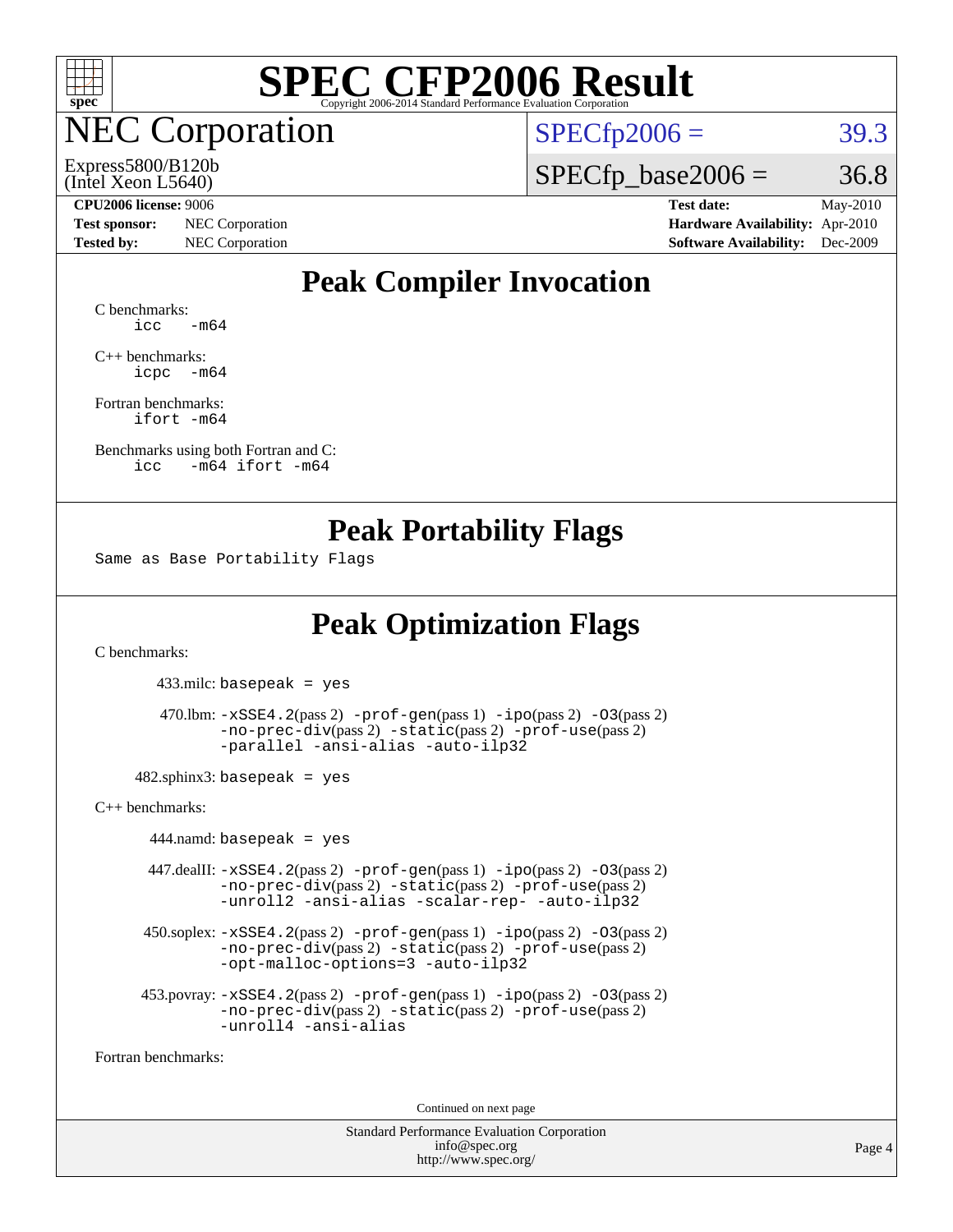

NEC Corporation

 $SPECfp2006 = 39.3$  $SPECfp2006 = 39.3$ 

(Intel Xeon L5640) Express5800/B120b  $SPECTp\_base2006 = 36.8$ 

| <b>Test sponsor:</b> | NEC Corporation        |
|----------------------|------------------------|
| <b>Tested by:</b>    | <b>NEC</b> Corporation |

**[CPU2006 license:](http://www.spec.org/auto/cpu2006/Docs/result-fields.html#CPU2006license)** 9006 **[Test date:](http://www.spec.org/auto/cpu2006/Docs/result-fields.html#Testdate)** May-2010 **[Hardware Availability:](http://www.spec.org/auto/cpu2006/Docs/result-fields.html#HardwareAvailability)** Apr-2010 **[Software Availability:](http://www.spec.org/auto/cpu2006/Docs/result-fields.html#SoftwareAvailability)** Dec-2009

## **[Peak Optimization Flags \(Continued\)](http://www.spec.org/auto/cpu2006/Docs/result-fields.html#PeakOptimizationFlags)**

| Standard Performance Evaluation Corporation<br>info@spec.org<br>http://www.spec.org/                                                                                                      | Page 5 |
|-------------------------------------------------------------------------------------------------------------------------------------------------------------------------------------------|--------|
|                                                                                                                                                                                           |        |
|                                                                                                                                                                                           |        |
|                                                                                                                                                                                           |        |
|                                                                                                                                                                                           |        |
|                                                                                                                                                                                           |        |
| You can also download the XML flags source by saving the following link:<br>http://www.spec.org/cpu2006/flags/Intel-icll.1-linux64-revE.20100609.xml                                      |        |
| The flags file that was used to format this result can be browsed at<br>http://www.spec.org/cpu2006/flags/Intel-ic11.1-linux64-revE.20100609.html                                         |        |
|                                                                                                                                                                                           |        |
| 481.wrf: Same as 454.calculix                                                                                                                                                             |        |
| 454.calculix: -xSSE4.2 -ipo -03 -no-prec-div -static -auto-ilp32                                                                                                                          |        |
| $436.cactusADM: -xSSE4.2(pass 2) -prof-gen(pass 1) -ipo(pass 2) -03(pass 2)$<br>-no-prec-div(pass 2) -static(pass 2) -prof-use(pass 2)<br>-unroll2 -opt-prefetch -parallel -auto-ilp32    |        |
| $-no-prec-div(pass 2) -static(pass 2) -prof-use(pass 2)$<br>-opt-prefetch -auto-ilp32                                                                                                     |        |
| 435.gromacs: -xSSE4.2(pass 2) -prof-gen(pass 1) -ipo(pass 2) -03(pass 2)                                                                                                                  |        |
| Benchmarks using both Fortran and C:                                                                                                                                                      |        |
| 465.tonto: -xSSE4.2(pass 2) -prof-gen(pass 1) -ipo(pass 2) -03(pass 2)<br>$-no-prec-div(pass 2) -static(pass 2) -prof-use(pass 2)$<br>-inline-calloc -opt-malloc-options=3 -auto -unroll4 |        |
| 459.GemsFDTD: -xSSE4.2(pass 2) -prof-gen(pass 1) -ipo(pass 2) -03(pass 2)<br>$-no-prec-div(pass 2) -static(pass 2) -prof-use(pass 2)$<br>-unroll2 -Ob0 -opt-prefetch -parallel            |        |
| $437$ .leslie3d: basepeak = yes                                                                                                                                                           |        |
| $434$ .zeusmp: basepeak = yes                                                                                                                                                             |        |
| 416.gamess: $-xSSE4$ . 2(pass 2) $-prof-gen(pass 1) -ipo(pass 2) -O3(pass 2)$<br>-no-prec-div(pass 2) -static(pass 2) -prof-use(pass 2)<br>-unroll2 -Ob0 -ansi-alias -scalar-rep-         |        |
| 410.bwaves: -xSSE4.2 -ipo -03 -no-prec-div -static -opt-prefetch<br>-parallel                                                                                                             |        |